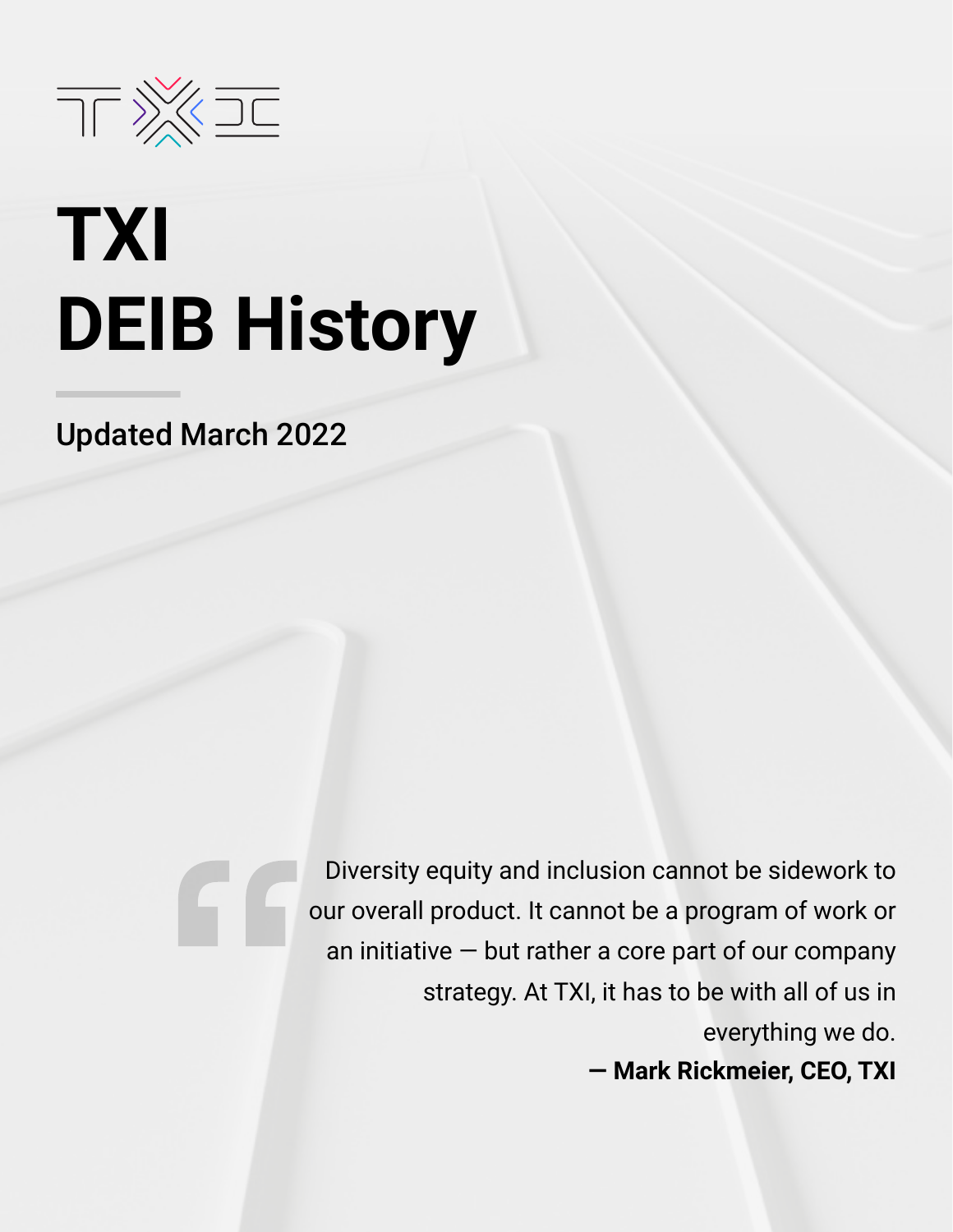# **Table of Contents**

| 2016: Creating the DEIB team                          | 03 |
|-------------------------------------------------------|----|
| 2017: Taking the conversation about DEIB company-wide | 04 |
| 2018: Making the implicit explicit                    | 06 |
| 2019: Making more things equitable                    | 10 |
| 2020: Making DEIB Core to the Company Mission         |    |
| 2021: Justice Pillars at TXI                          |    |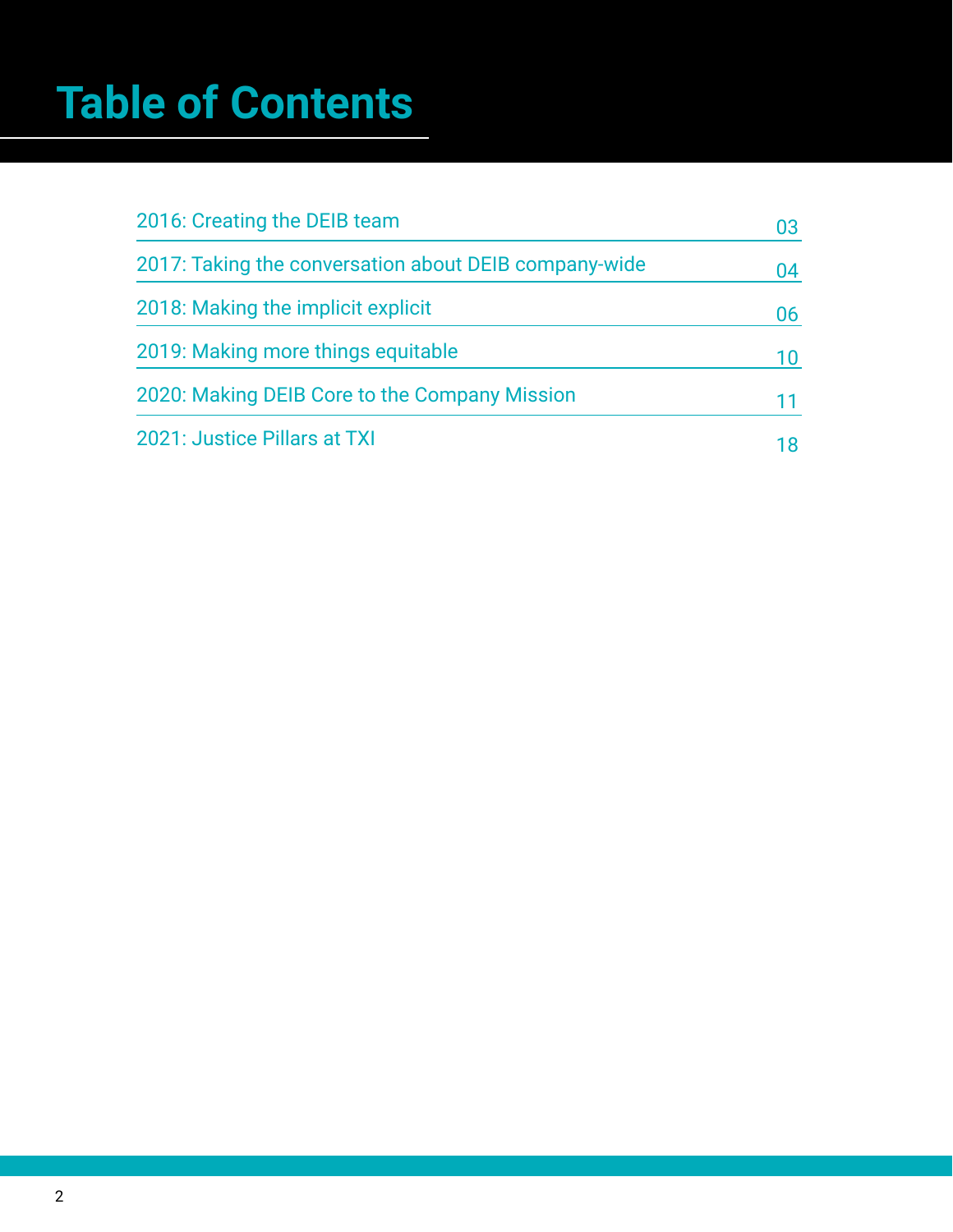<span id="page-2-0"></span>DEIB (Diversity, Equity, Inclusion, and Belonging) work cannot be an initiative or "project" in our culture — initiatives have a defined start and end point. Creating an initiative gives everyone the illusion that by the end of a certain period of time, things will be fixed and we can go back to business as usual. It also separates DEIB from everyday culture. Our goal is to make DEIB work core to our company strategy and something everyone understands and participates in.

TXI has never been perfect in these regards, but perfection is neither an achievable goal nor a reason not to strive. Setting goals and measuring how we get there is a way to keep moving forward. And remembering our history helps us to recognize that this is "a movement, not a moment," as Hamilton and many activists since have said. And that we all need to keep making space for this work as our company evolves.

## **2016: Creating the DEIB team**

In 2016, we had four people leave the company within a few weeks of each other. While each individual story could be explained by circumstances outside of TXI, all four of the people leaving were women. It forced the mostly male leadership to step back and ask: "Is there something going on we don't see?"

We began to interrogate our own inclusivity and diversity. What started as a conversation expanded into a research project, inviting a neutral third-party interviewer in to talk with current staff and alumni about our culture. The results showed that we had a lot to learn, and important changes to make. We 2 started the DEIB team to engage everyone at TXI who was interested in working towards a more equitable culture.

#### **More Inclusive Language to Attract Talent**

To make TXI welcoming to all applicants, we published our inclusivity statement, added details on our DEIB work to our careers page, and evaluated our job postings for unconscious bias and exclusionary language using **Textio** and a consultant.

### **Lunch and Learns for Diversity and Inclusion**

The DEIB team hosted several lunch and learns covering topics such as dealing with microaggressions and unconscious bias. We brought in several guest speakers to talk about how they were promoting inclusion in their companies and how we might learn from their experiences.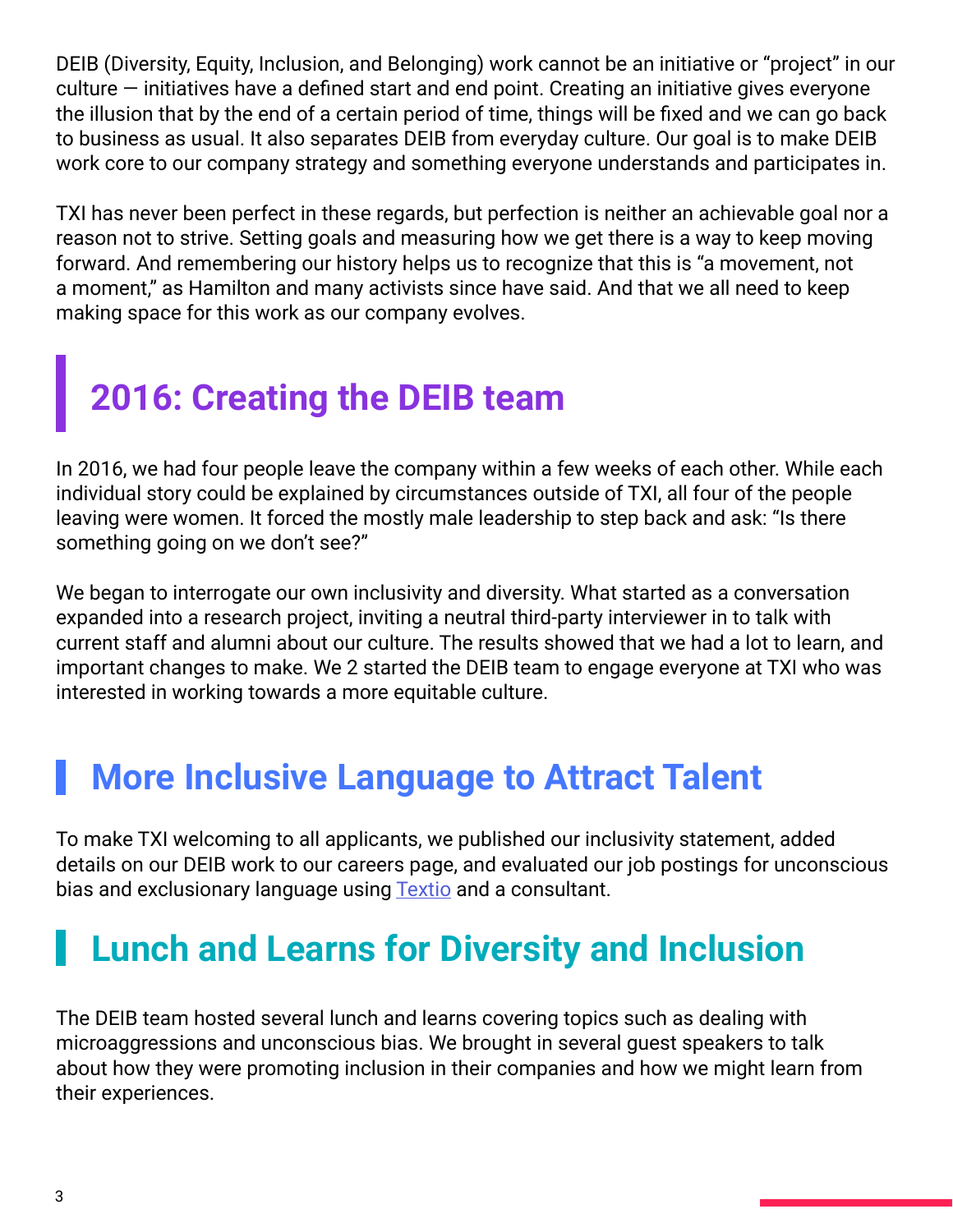# **2017: Taking the conversation about DEIB company-wide**

By 2017, we were looking to scale conversations around diversity, equity and inclusion company-wide. That meant establishing dedicated time for training and making changes to our benefits to better support a broader group of our team members.

### **Improved Benefits**

After researching the adoption and usage of our existing benefits, we decided to make some big investments in 2018, including expanded parental leave and better mental health benefits for all employees.

#### **Company-wide Diversity Training**

At our company retreat, an external facilitator led us collectively through a series of exercises designed to help us reveal and probe our own biases and microaggressions. The off-site training gave everyone a shared experience and vocabulary, which we built on throughout the year with trainings and workshops on unconscious bias as it relates to race and gender.

### **New Priorities for Recruiting**

Looking at the homogeneity on our own team, we determined to make a conscious effort to change our hiring evaluations from "culture fit" to "culture add." The new guidelines asked hiring teams to look for observable behaviors, rather than common interests and experiences. We introduced new tools for sourcing, including Vettery, to help bring in candidates outside of our immediate network.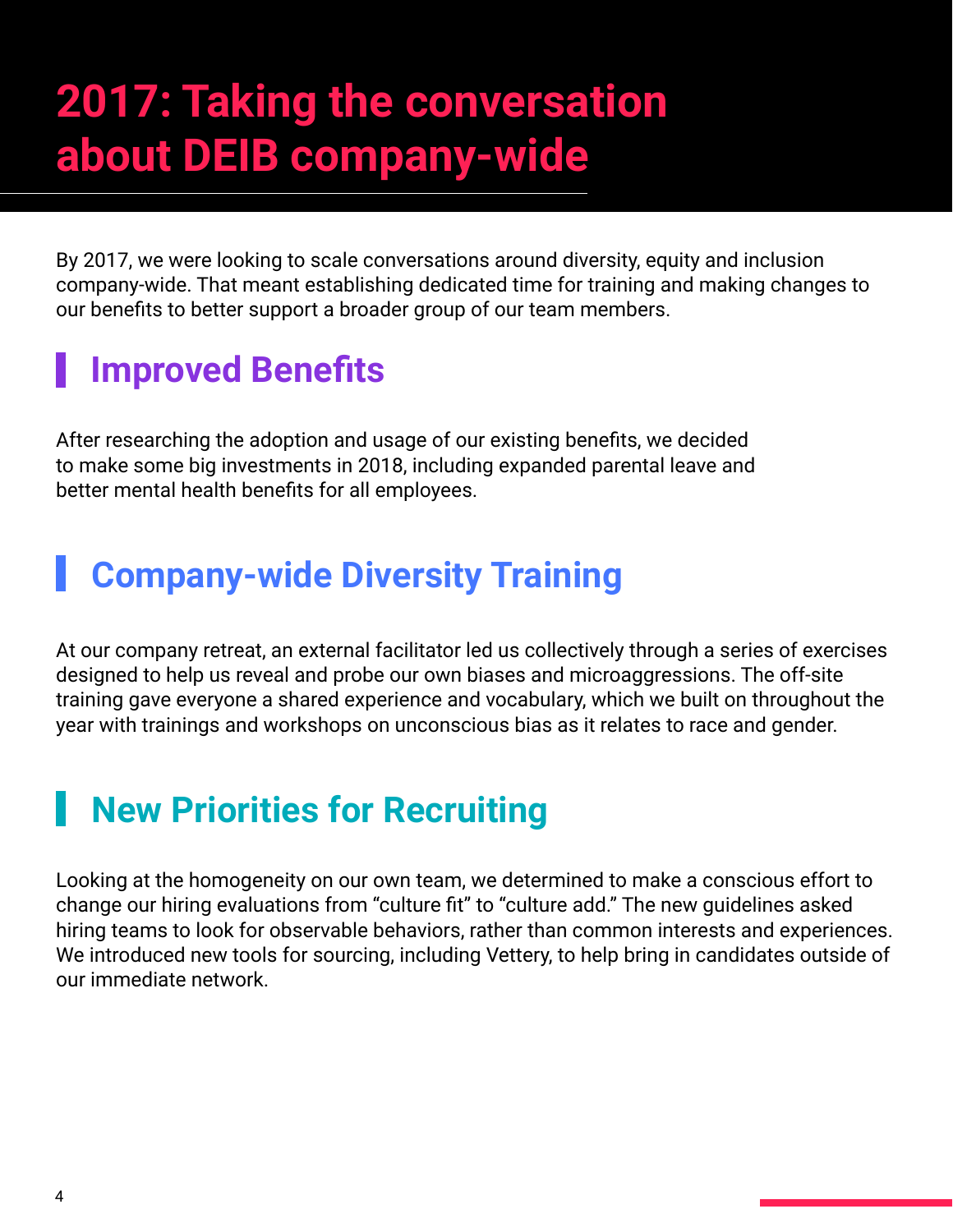### **Community Participation**

Part of expanding our hiring efforts involved extending our network into more diverse spaces. In 2017, we sponsored conferences and engaged various communities in the tech industry, joining the Women in Tech conference, Brave Space meetups, Anita Borg Institute, Code Platoon and more.

#### **Support for Different Communication Styles**

One of the pain points that surfaced during the retreat was around giving and receiving feedback — people didn't necessarily know how to best communicate with each other. We brought in [Speech IRL](https://www.speechirl.com/business-communication-services) founder Katie Gore to run several workshops on effective communication and feedback.

### **Airtime for Diverse Voices**

Our Tech Done Right podcast gave us a new platform to amplify voices in the community. From the outset, host Noel Rappin sought out diverse perspectives and ensured 50% of guests were non-white or non-male.

#### **Continued Learning**

#### **The DEIB team continued its lunch and learn series with events including:**

- A bookclub on Angry White Men by Michael Kimmel
- $\blacksquare$  Ask vs Guess Culture Conference talk discussion with Katherine Wu
- Social justice and bias in algorithms
- Giving advice and how it intersects with privilege
- $\blacksquare$  Using improv techniques to improve collaboration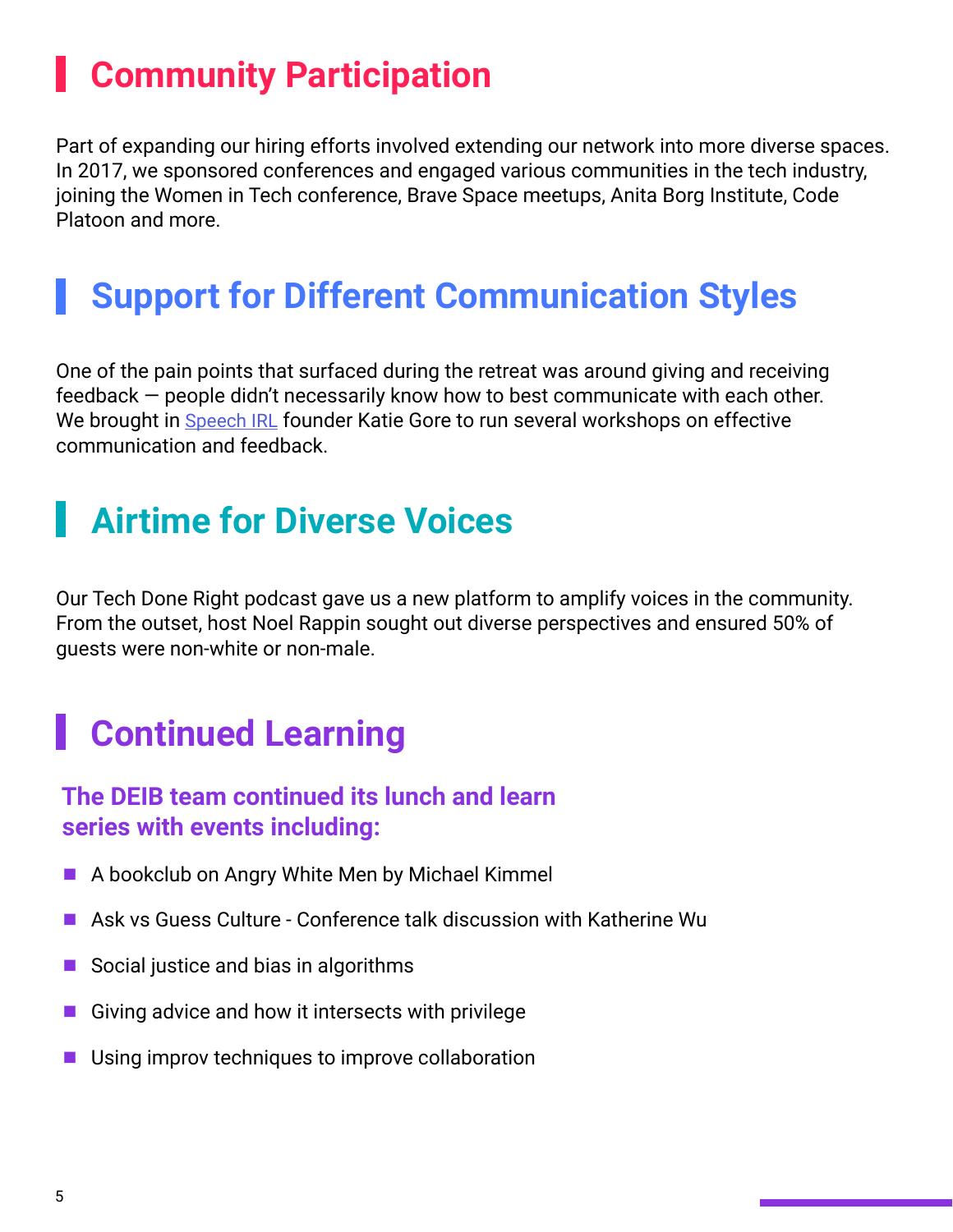# **2018: Making the implicit explicit**

Our company-wide work in 2017 made clear that everyone needed the same access to information for our team to grow without bias. We put a big focus on explicitly documenting things that had historically been implicit, and in making sure everyone could understand the ways TXI made decisions and rewarded team members.

#### **Partnership with FWD Collective**

The FWD Collective (For Women + Diversity) helps other companies create inclusive cultures, making them an ideal partner for us as we crafted explicit new policies. We brought folks from FWD Collective in to educate our team and help facilitate several events, including the inclusion dinners. In the fall, we attended and spoke at FWD Summit in Chicago.

#### **Updated Company Values**

#### **In 2018, we reworded or outright replaced some values:**

- The more proactive "Seek out and embrace new ideas" replaced "Be receptive to new ideas."
- $\blacksquare$  We made sure to always include the "and share" in "Grow passionately and share."
- "Challenge and support each other" replaced "Don't be an asshole," reorienting us around what we value, not what we want to avoid.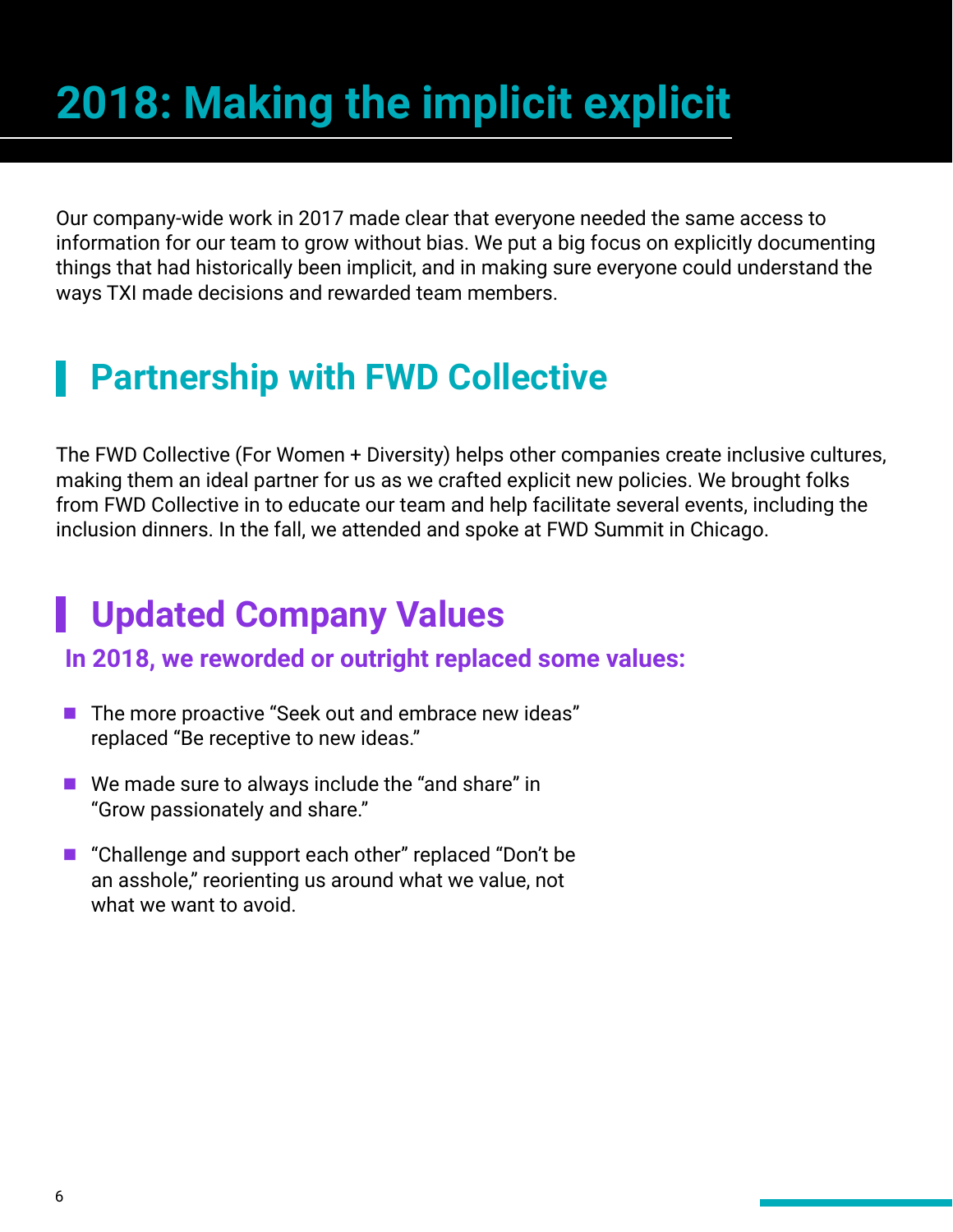### **A Clear Hiring Rubric**

We formalized our hiring rubric to make our decisions more consistent and transparent, awarding one star for each observable behavior, rather than collecting general impressions. This was another way for us to move away from culture fit  $-$  are they like me?  $-$  and toward culture add — what can they bring to our company? Read more about how we approached [diversity recruiting.](https://www.tablexi.com/diversity-recruiting)

#### **Transparent Career Progression**

Before 2018, we had no formal process for moving up at TXI. As we wrote down the observable behaviors that would lead to hiring, we also wrote down the observable behaviors that would lead to promotion, providing answers for questions like:

- $\blacksquare$  How does an associate become a consultant?
- $\blacksquare$  How does a consultant become "senior"?

Clear levels and a rubric for achieving them made our promotion process more transparent and equitable.

#### **Inclusion Dinners**

To extend our learning to a broader audience  $-$  and bring in new perspectives  $-$  we started a new event series called "Inclusion Dinners." The dinners gave us an opportunity to invite guests and speakers from across the city to our space, where we would host dinner and learn together.

#### **Focus on a Feedback Culture**

After learning new communication techniques from Speech IRL, we brought Katie Gore back in 2018 to continue helping us build soft skills. She delivered three 90-minute workshops on communication — specifically how to effectively provide and receive feedback across communication styles  $-$  talks we still share with new hires.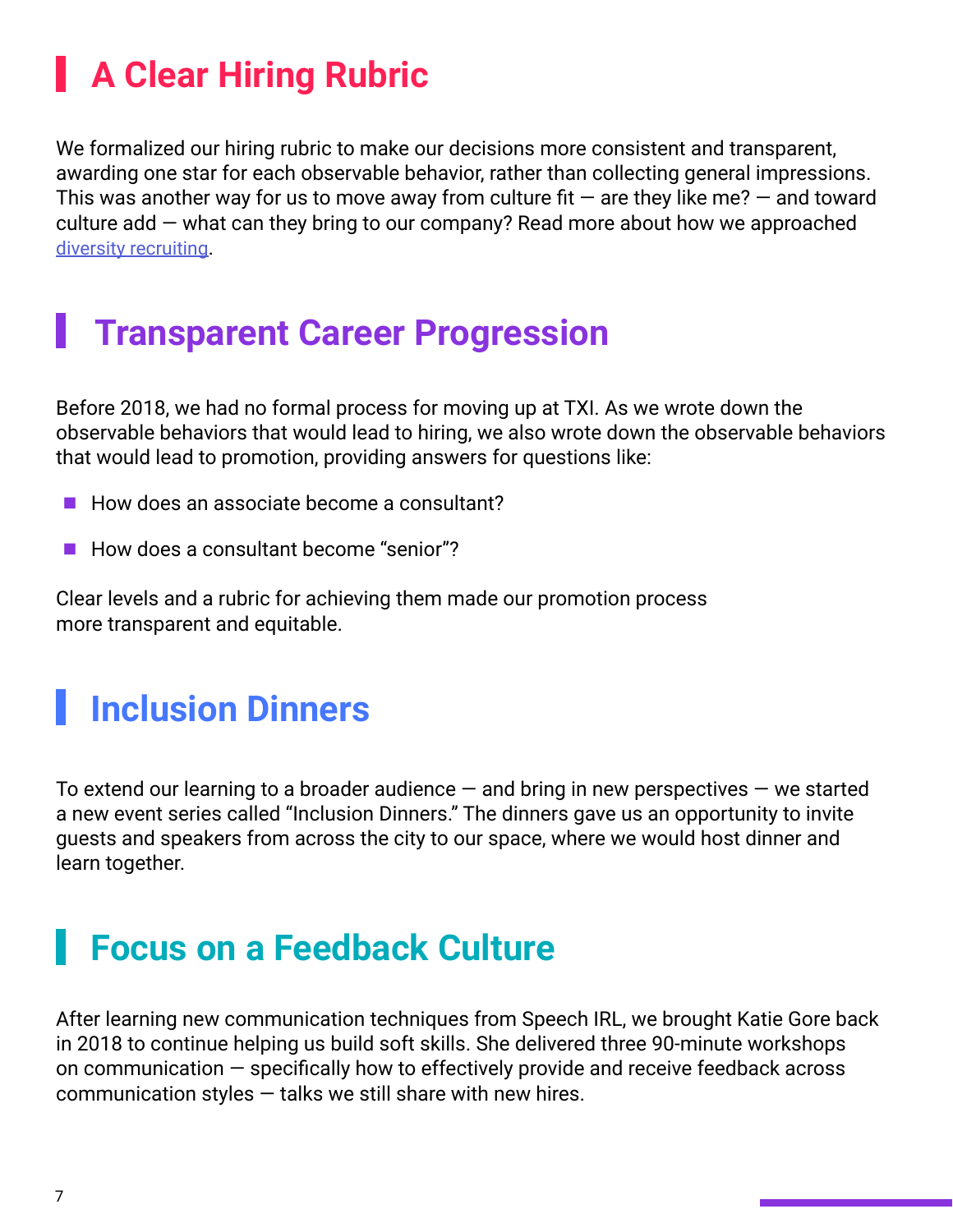### **I** Slack Education

With a lot of our culture being built across Slack, we introduced Allie Bot to socialize more DEIB concepts and topics where we were already working. The bot introduces topics, shares articles and engages our team in personal learning about diversity, equity, inclusion and belonging every week.

#### **A new DEIB section on company emails**

To spread awareness of our work and learnings internally, we began adding a section for DEIB progress to our all-company emails. This helped involve folks who weren't regularly at DEIB meetings or lunch and learns.

### **All Hands Accountability**

We finished the year with our first internal roadmap planning session around the DEIB work. At our day-long company offsite, we assessed where we felt we were with DEIB and used a technique called "success island" to map out where we wanted to go next. This helped to shape our actions and goals for the coming year.

### **DEIB Lunch and Learns**

- "Reflections on Being Marginalized in STEM" Discussing Naomi Ceder's Presentation at Write/Speak/Code 2016
- Don't Be "Don't Be an Asshole"  $-$  Discussion About A New and Improved TXI Value
- **TXI Terms: Diversity, Equity, Inclusion, Belonging**
- Terms Discussion: Gaslighting, Meritocracy
- "Queer History 101" Discussion
- **E** "Improving Equity in Chicago" with Guest Speaker Imran Khan of Embarc
- "Your Organization Is Not a Melting Pot" with Guest Speaker Michelle Sharp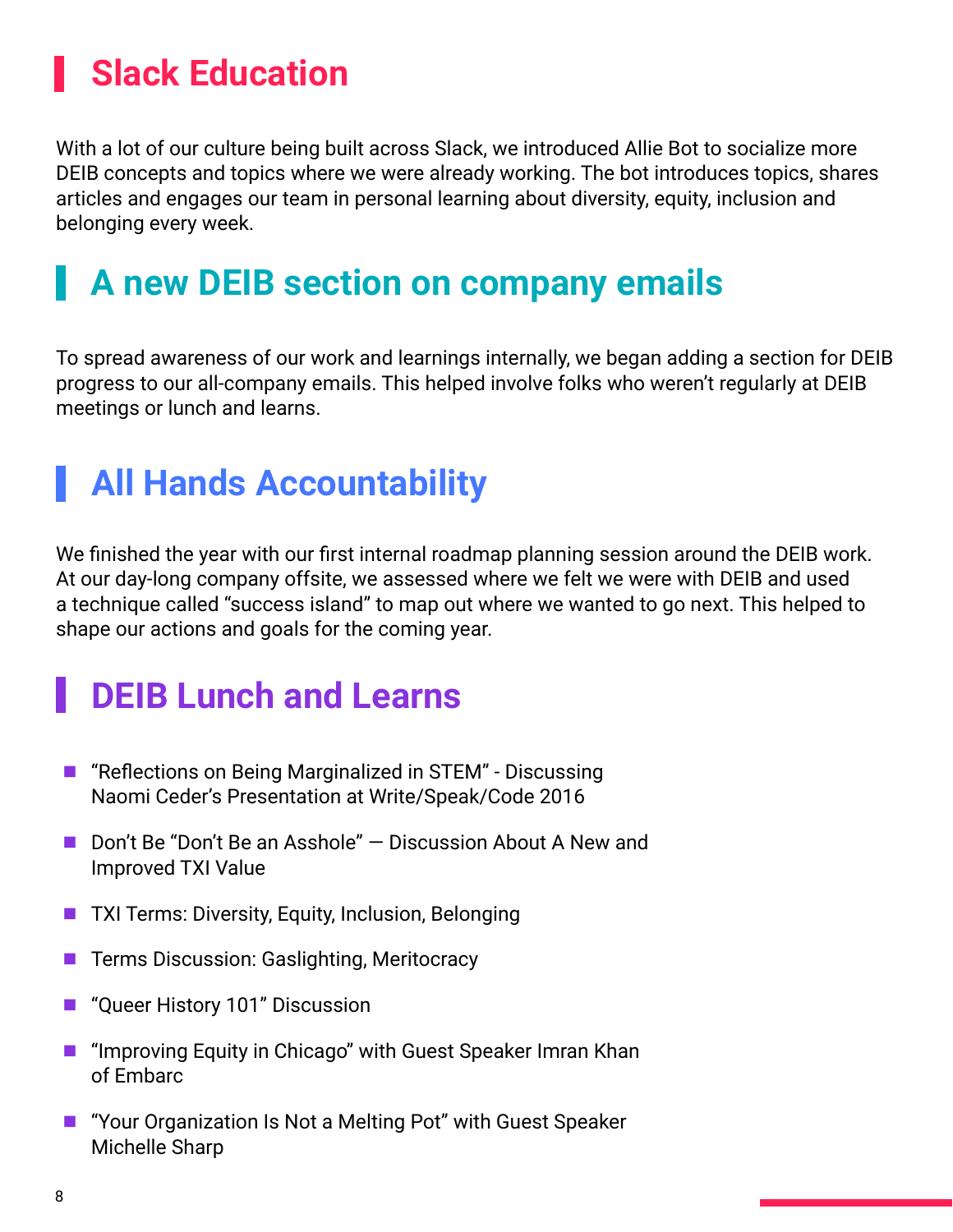# **2019: Making more things equitable**

In 2018, we started on a company-wide mission to make things more explicit and give everyone equal access to information. In 2019 we continued that work, adding with further clarification around salary expectations and bringing more formal training and roadmapping to our initial DEIB work.

#### **Published Salary Bands**

After creating transparency around levels and promotion criteria, our next big task was to create more transparency around salaries. 2019 was the first time we introduced salary bands and articulated the compensation philosophy of the company.

#### **Rollout of the DEIB Weekly Tips Slackbot**

While Allie Bot was focused on general education, we wanted a tactical DEIB Slackbot capable of current nudges to incorporate actions into your week. Two members of our team — Meara and Gilad — built the Slackbot from scratch. The first tip was posted June 10, 2019, and the team has met monthly since to populate the bot with content and invited contributions from across the organization.

#### **Diversity Training and Roadmapping**

#### **In 2019, we engaged Ethos Talent, a DEI consultancy, to help TXI evolve our DEIB understanding and culture through:**

- $\blacksquare$  an inclusion survey to help us better audit our company culture
- $\blacksquare$  a training for our management team on diversity, equity and inclusion

Following that training, a combination of DEIB and management team members worked on a new roadmap for 2020. This was our first formalized annual planning around DEIB, and would continue as a practice going forward. [Read more about it here.](https://www.tablexi.com/diversity-equity-inclusion-and-belonging-at-table-xi)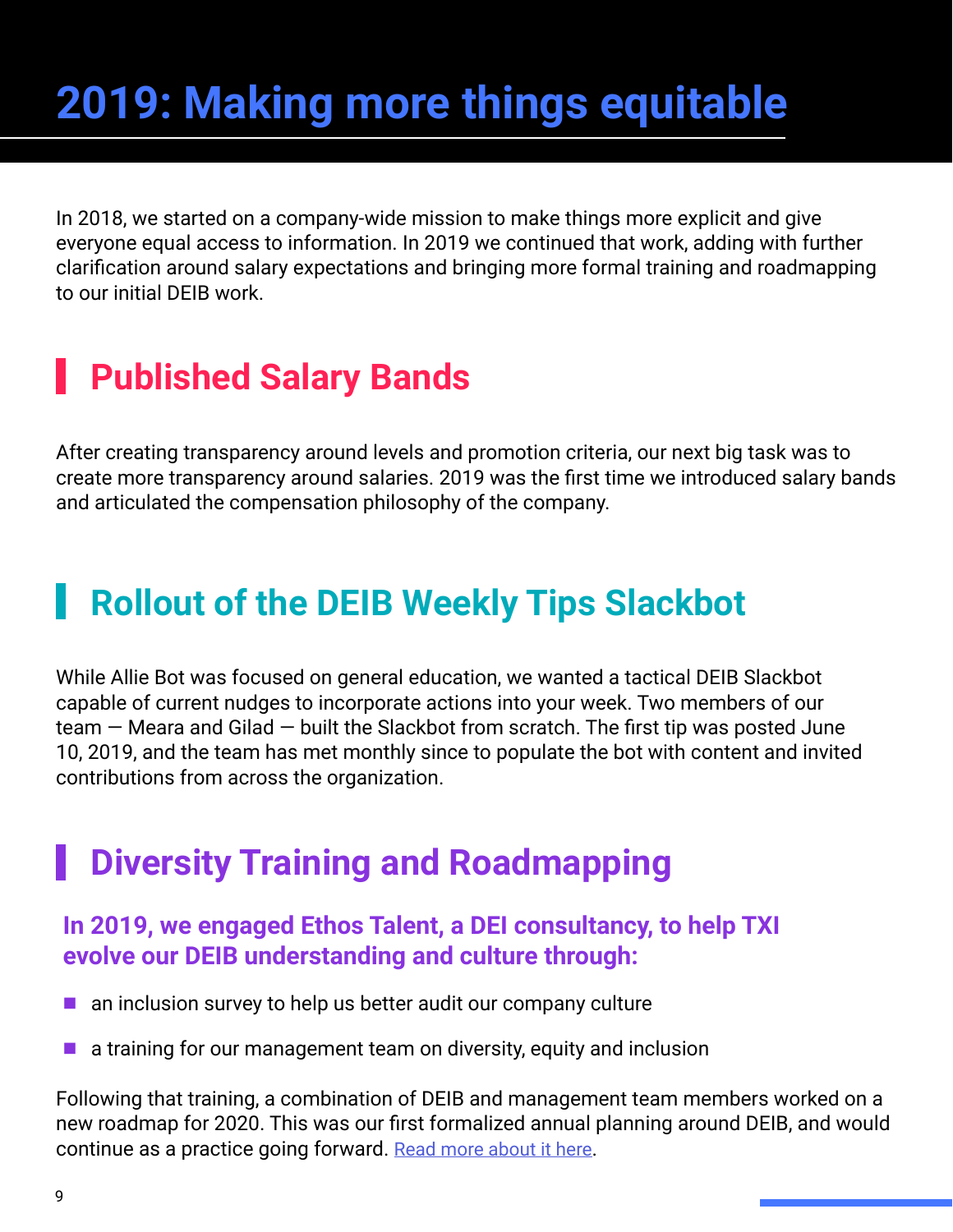### **The Pairing Checklist**

After team member Kara launched the **Pair-A-Palooza experience** to make pairing more equitable, we made a concerted effort to evaluate what makes pairing effective. The output was a pre-PAIR-ation Checklist (a punny spin on a pre-flight checklist) that guides folks through reflections and actions to take before, during and after a pairing session to promote listening, caring and exchanging feedback.

[This is the checklist document.](https://docs.google.com/document/d/1vtbYYPnBzUuWSrmVNPtn2vKtgx8DCbNTCTNgbXsAW94/edit?usp=sharing)

#### **DEIB Lunch and Learns**

- Employee Contributions to Mission-Driven Organizations
- $\blacksquare$  A11y @ TXI
- $\blacksquare$  Agile Allyship
- Report Back on Anti-Racism Training
- Open-sourcing DEIB at Highland Solutions
- DEI Book Club, Electrum
- ["Why Don't We Call Agile What it is, Feminist!"](http://“Why Don’t We Call Agile What it is, Feminist!”)
- What's Trust & Safety
- **T** "Trans & Gender Identity 101" with Dina Nina Martinez
- DEIB Article Club, [Identity Politics](https://tessmartin.medium.com/lets-get-real-about-identity-politics-71b59f76ed15)
- DEIB Power Dynamics, through a Goal and Relationally Oriented Lens
- Inclusion Cards and TXI Playtesting
- Tour of Two Tools to Test for Accessibility
- Climate Action Group Kickoff
- **Perspectives on Pronouns**
- $\blacksquare$  Microaggressions Through the Lens of Emotional Intelligence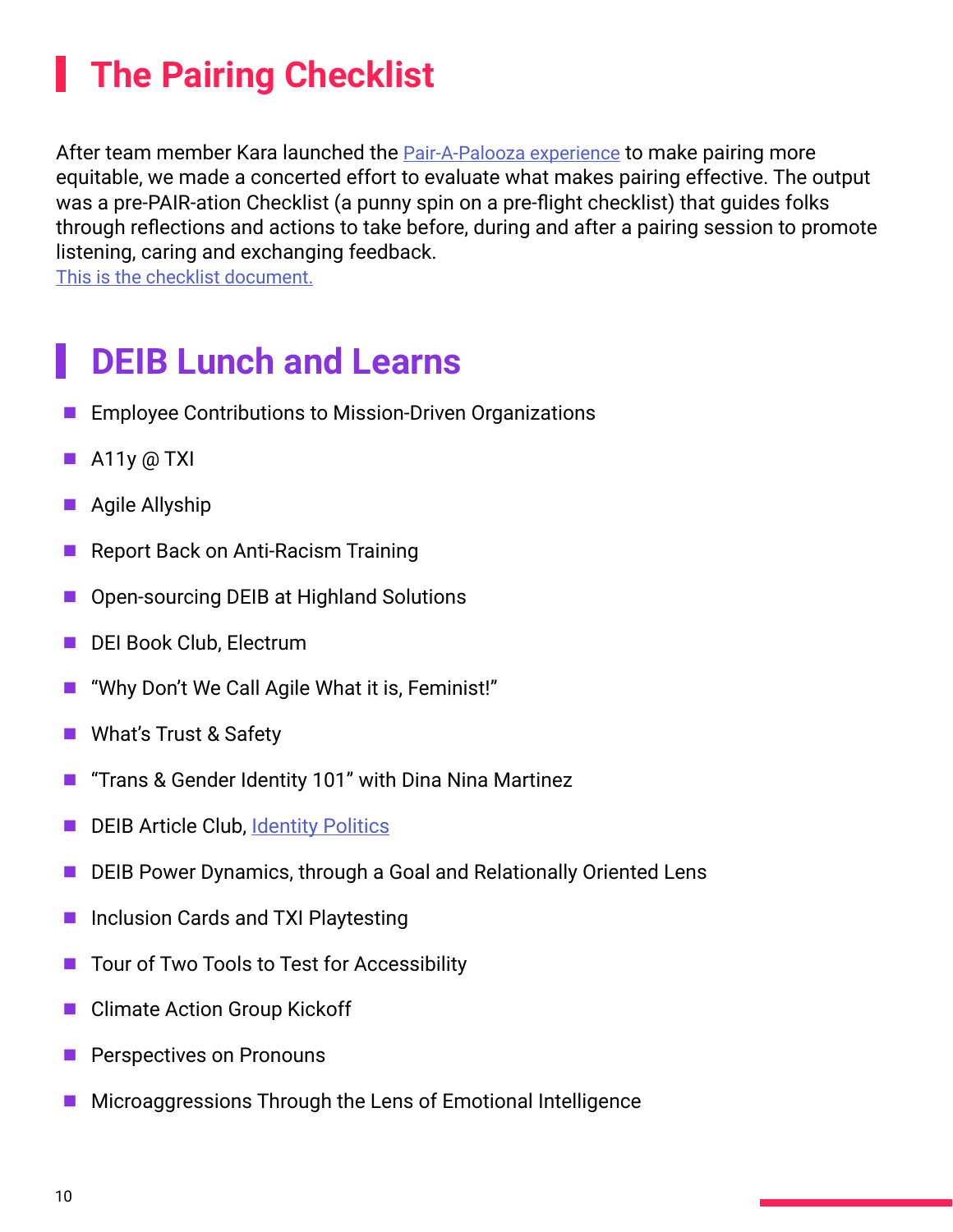# **2020: Making DEIB Core to the Company Mission**

Guided by 2019's roadmap, we made significant investments in sustainable change at TXI. 2020 was our year to make DEIB goals central to TXI's long-term growth and value creation strategies. And, like other core aspects of our strategy, the DEIB team needed more dedicated representation, budget and planning.

#### **An Equity Officer in Leadership**

As the business grows, the DEIB team needs more opportunities to share insights and advice. We added a new seat to our leadership team to serve as a voice for the DEIB team and elevate its priorities and initiatives. This new role would help ensure progress toward our stated goal of becoming an actively anti-racist organization, helping to drive the organization's structure, culture, recruiting, training programs and community outreach. In 2020, we opened that role and job description, held an internal application process and promoted a new member to our leadership team. The job description and final selection were ratified by the DEIB team.

#### **A DEIB Community Engagement Chair**

We also created this role to build community partnerships, find new learning opportunities and champion ideas to help us become a more anti-racist and inclusive company. The job description and final selection were ratified by the DEIB team.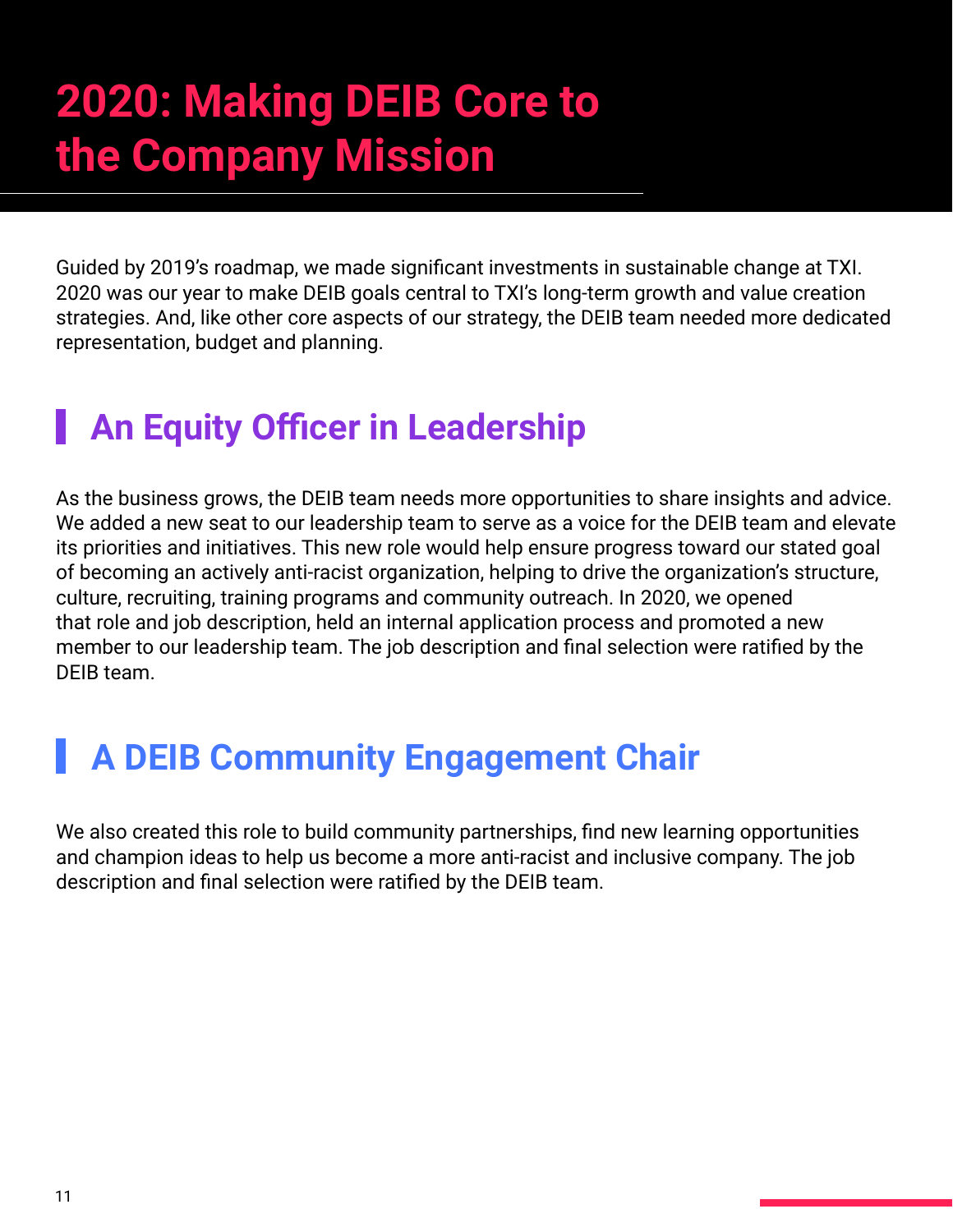### **Clients Aligned with DEIB Goals**

**In 2020, we partnered with a number of clients who made an impact in the communities they serve:** TXI invested approximately 4,600 hours of work on these projects:

- HopeLab, defining an evidence-based digital tool to support mental health, wellness and happiness among LGBTQ/SGM youth
- Impact Navigator, partnering with Margot Pritzker and ChiByDesign to study food insecurity and inequity in Chicago — specifically food deserts with limited access to healthy food in low income areas of Chicago
- **Percent Pledge**, redesigning the platform for the non-profit tech startup, which allows organizations to build a funding portfolio of non-profit organizations to improve the impact of employee donations and charitable giving
- **Slipstream**, helping building designers and architects create spaces that consume less energy and create more sustainable blueprints
- **Brink**, building a mobile app to help people with disabilities find voting information.
- Renalis, designing a bladder diary to connect women with doctors specializing in pelvic health, ultimately supporting remote therapeutic services
- **NU Mesulam Center**, building an iPad app that gives patients with aphasia wordmatching tasks with audio and visual cues to help them maintain a vocabulary and to help researchers track patient success with different treatments

#### **Investment in the DEIB Team**

For the first time in 2020, we created a budget for DEIB work, with both hard and soft dollars to achieve our annual goals.

This meant employees could count DEIB work towards their weekly hours targets, rather than adding it on to a full week of client work. Formalizing DEIB work allowed us to run it like we would any project, with regular retrospectives, an actively groomed backlog and a dedicated project manager. We also engaged an agency to help our team share our efforts and learnings with our clients and community.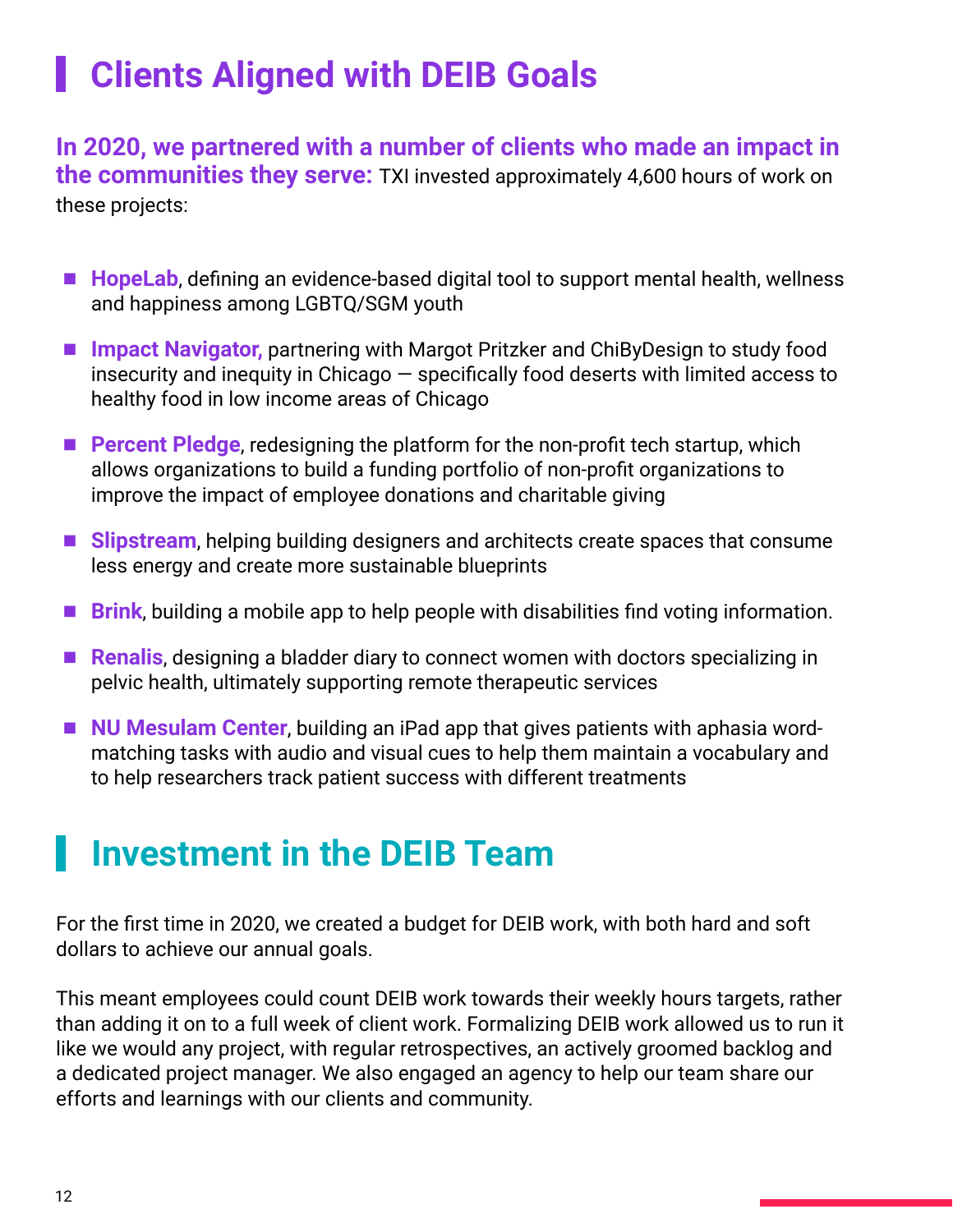Collectively, we spent more than 900 hours on DEIB work between July and December. In addition to internal team hours, we also invested approximately \$25,000 for professional services and education related to DEIB.

#### **Expansion of the DEIB Weekly Tips Team**

To make it more effective, we doubled the number of contributors to the Slackbot we developed in 2019, diversifying the group of people writing its tips. The larger team now meets weekly.

#### **DEIB Exercises at Quarterly All-Hands**

We introduced a new ritual to our quarterly all-hands meetings, a 90-minute workshop to allow the entire company to engage in DEIB learnings together. This protected, focused time allowed us to more clearly connect.

#### **DEIB Orientation for New Hires**

New hires to TXI now get an introduction to the DEIB team, our roadmap, our backlog and our regular meetings as part of their onboarding. This improved education is helping bring new contributors and new awareness to our ongoing commitment to diversity, equity, inclusion and belonging.

#### **Land Acknowledgement**

To further our anti-racist efforts, we drafted a land acknowlegment recognizing our physical existence on stolen lands and our digital existence on internet domains meant for countries and displaced indigenous communities.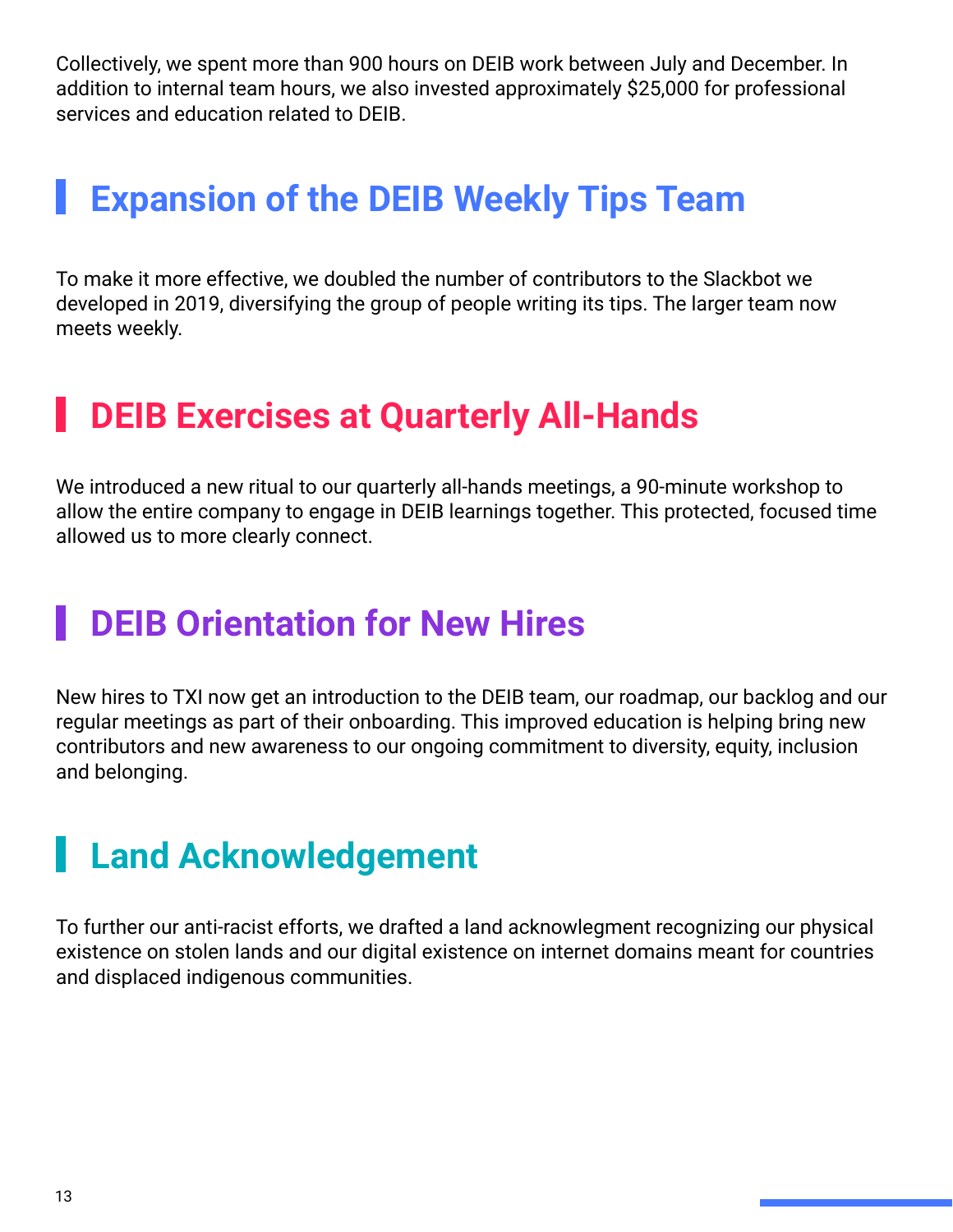### **Monthly DEIB Blog Posts**

With our commitment to sharing our DEIB journey, we also expanded our editorial calendar to include a monthly DEIB post. This allowed us to share new insights and learnings with our clients in our regular newsletter and with our community through social media and on our blog. [You can see the posts here](https://www.tablexi.com/category/culture).

#### **A Continuing Education Policy**

In an effort to make access to learning and growth opportunities more equitable and transparent, we created a personal learning budget and continuing education policy for each person in the company.

#### **Coaching from the DEI Leadership Program at Loyola**

Our CEO applied for and was accepted into the first DEI Leadership Program at Loyola. This program created a peer group of Chicago leaders across industries who meet quarterly to discuss DEI topics and strategies. Through this program, TXI also got an external DEIB coach for our CEO for the first time, to help guide members of our team in our roadmap efforts.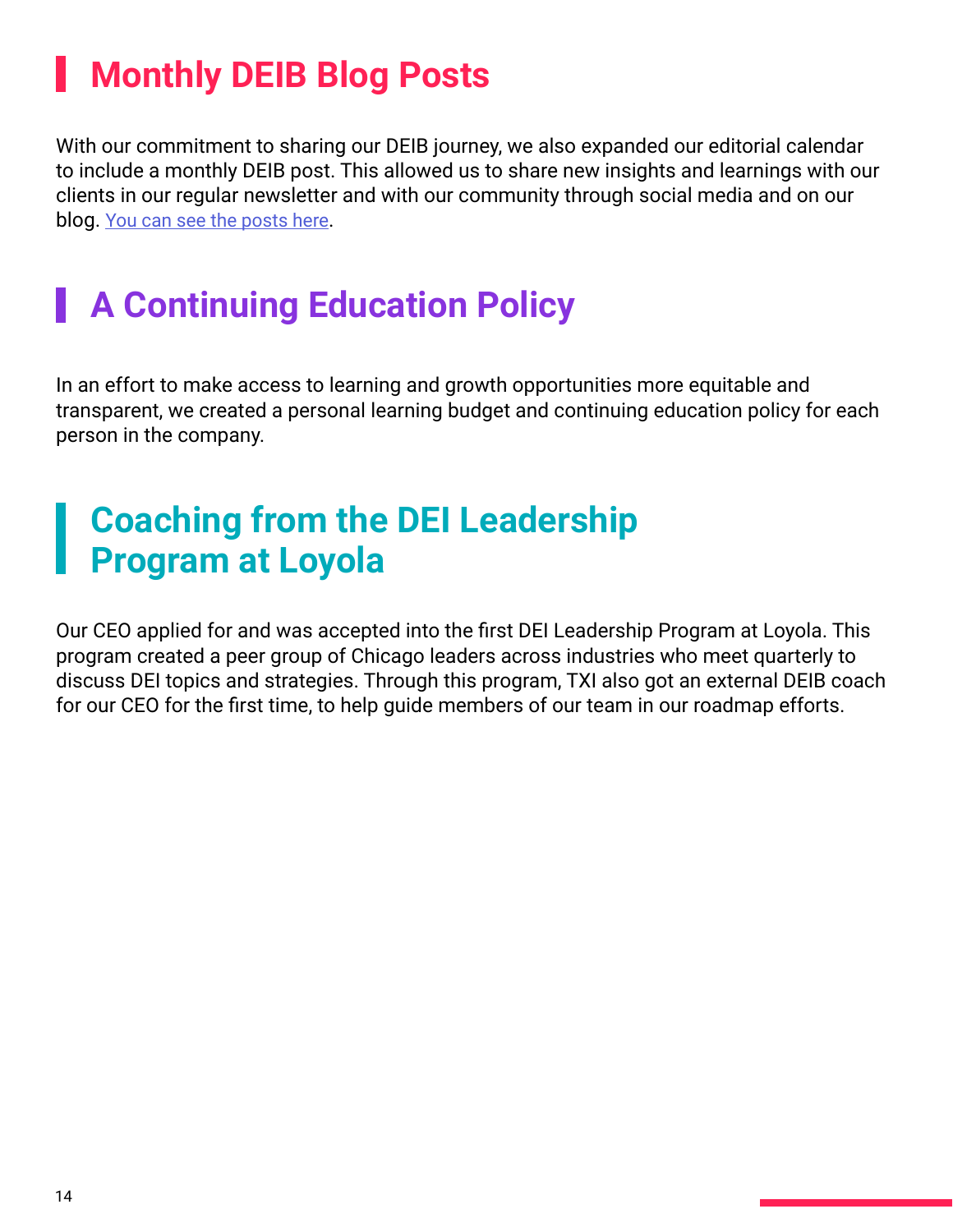# **Donation Matching for Racial Equity**



The Causes You are Most Passionate About <a> You impacted 9 causes this year. Top 3 Portfolios listed below:

- 1. Racial Equality
- 2 Table XI

3. Youth & Education 145% increase in donations from 2019

+ a 255% increase in donations to Employee Created Portfolios.

#### Your Team Gave to New Causes

You managed to further your impact by adopting 4 new cause portfolios supporting the most vulnerable communities during COVID-19, serving the Black community, and empowering women all around the world. Listed below.

- 1. COVID-19 Relief
- 2. Healthcare
- 3. Racial Equality
- 4. Women's Empowerment

#### The Charities You Supported Most

You not only made it through 2020, but you also helped 44 charities and several communities through it all too. Top 4 charities - the Racial Equality portfolio:



#### Your Impact on Hundreds of Individuals W

You impacted hundreds of people this year with a total of \$11,609 donated. Your highest total month was June with \$2,474! See a breakdown of 2020 total giving by cause portfolio:



#### Your total giving increased by 199% since 2019!

#### **Thank You for All You Do!**

On behalf of Percent Pledge, and all of the charities you are supporting, we are so grateful to have you as a partner + a part of the Pledger community. Your support made a huge impact during a very difficult year for nonprofits across the globe.

powered by (%) Percent Pledge

In 2020, TXI created a donation program through Percent Pledge, one of our values-aligned non-profit clients. All employees could use the platform to contribute to recognized 501(c)3s, and TXI matched contributions to nonprofits focused on racial equity, up to a \$5,000 annual limit.

#### **In 2020, TXI donated more than \$7,600 to nonprofits focused on racial equity.**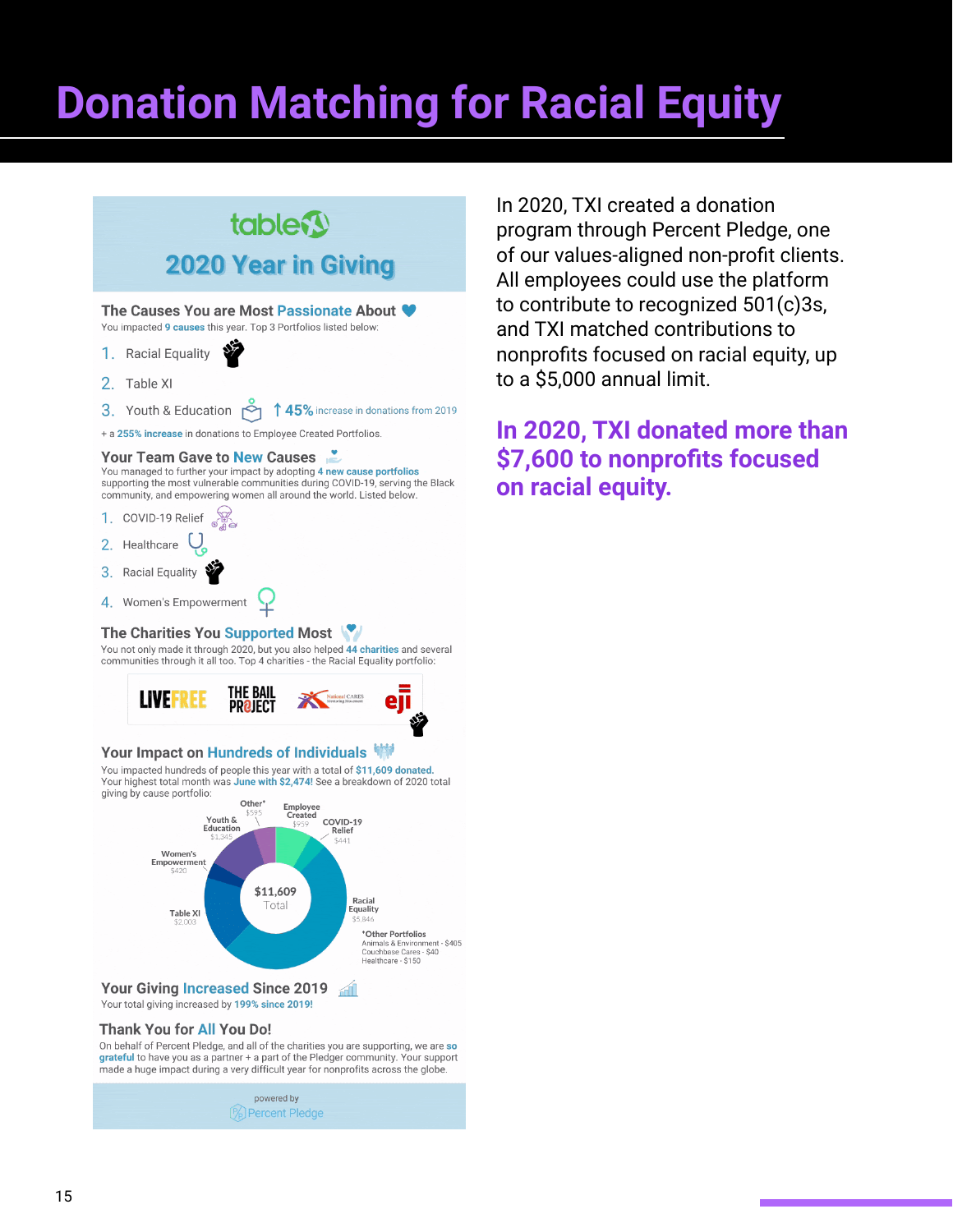#### **Sourcing Strategies to Improve Diversity in Recruiting**

Rather than just solicit resumes from people in our existing networks  $-$  often filled with white men — we invested time and resources to attract candidates we weren't personally connected to, hiring some great people as a result.

#### **DEIB Lunch and Learns**

- Green Team Action Meeting
- Tatiana Mac on Inclusive Design
- **E** Individual and Collective Action on Climate Change
- International PK Day: Lessons Learned in the Climate Fight
- Tips on Distributed Communication and Collaboration from EchoBind
- $\blacksquare$  Managing Large(r) Project Teams
- **Animals have PRIDE too: Behavioral and** Reproductive Diversity in the Animal Kingdom
- **Disability Justice**
- Company Conversation around Anti-Racism
- **TXI Update on DEIB and Anti-Racism Work**
- **Dismantling White Privilege**
- $\blacksquare$  Alternatives to Calling the Police
- $\blacksquare$  White Supremacy Culture  $-$  Urgency Part I
- $\blacksquare$  White Supremacy Culture  $-$  Urgency Part II
- $\blacksquare$  !Presente! Snacks + Tracks for Latinx: Hispanic Heritage Month
- Sexual Harassment Prevention Training
- Post-Election Decompression
- DEIB Followup to All Hands
- **Individualism and the Expectation of** Autonomy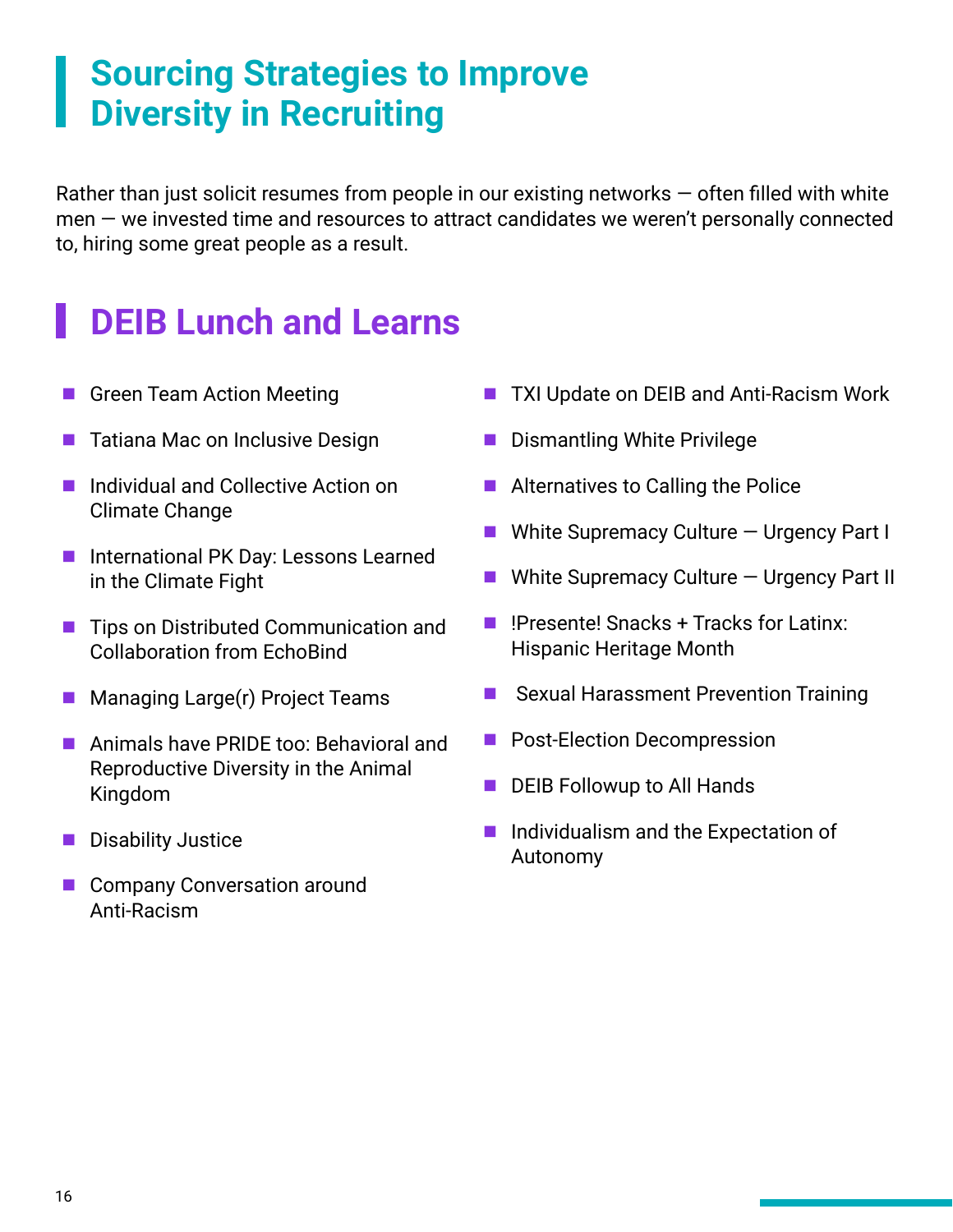#### **2020 Investment** H

#### **Our DEIB investment for 2020 included:**

- Over 900 hours of internal work time
- Approximately \$25,000 on professional services and education
- About 4,600 hours of client work in support of organizations aligned with racial justice, environmental justice, or accessibility justice projects
- More than \$7,000 in donations and employee donation matching for anti-racism causes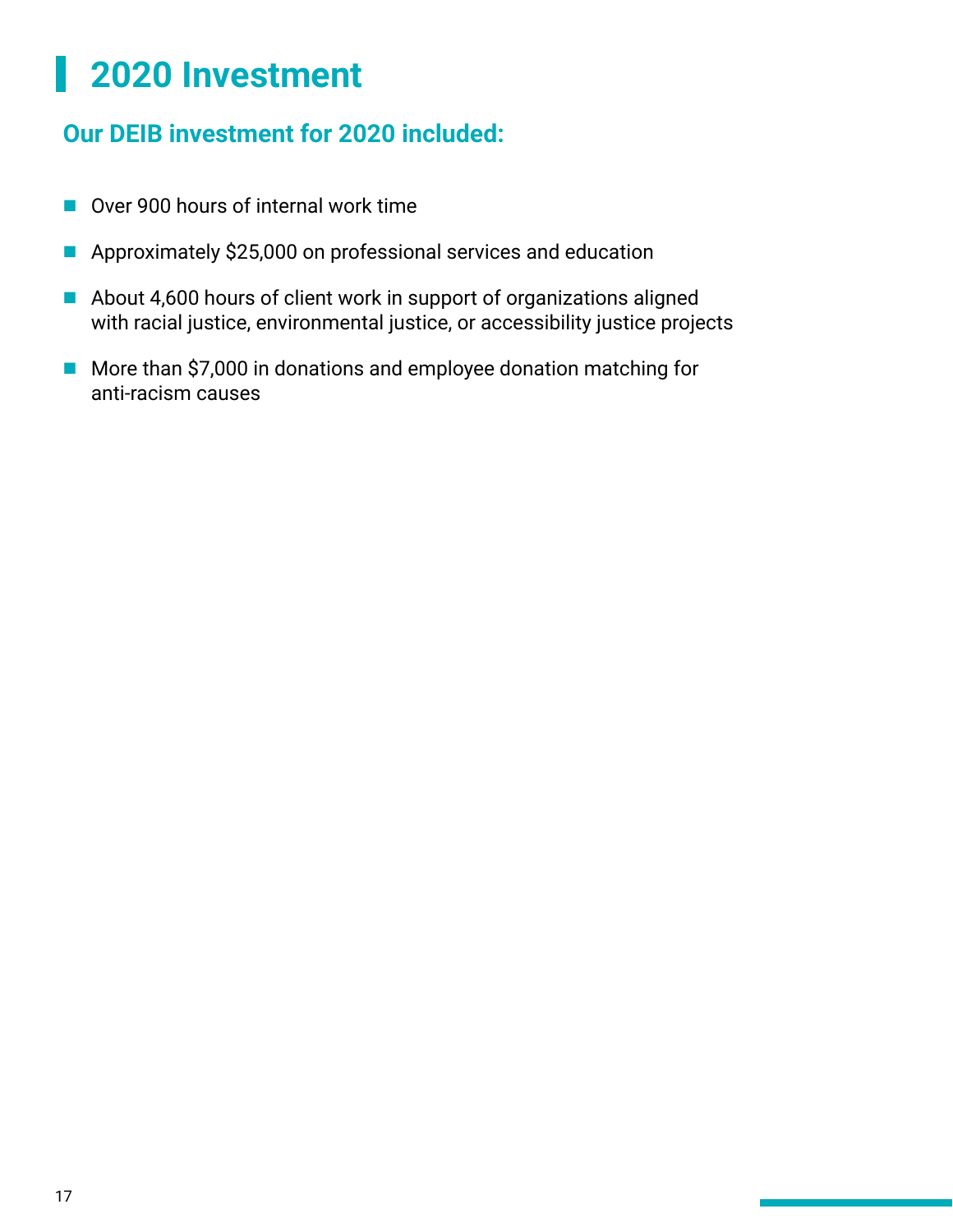# **2021: Justice Pillars at TXI**

To make DEIB happen at TXI, each and every one of us has to begin a process of unlearning, uplifting and supporting each other, and working against being complicit in white supremacy. This year introduced our justice pillars and, with the help of our new Community Outreach Chair, helped to organize our company activism in the community and critical discussions internally. In 2021, that led to the creation of 3 justice pillars around which we organized our education, community support, and outreach efforts:

- Racial Justice
- $\blacksquare$  **Disability Justice**
- **Environmental Justice**

Starting in Q2 2021, and for each quarter thereafter, we introduced one of our pillars at an All Company meeting and then continued the dialogue and discussions over the next 3 months (with weekly DEIB tips shared in slack, monthly Brunch and Learns, viewing parties, and team discussions).

Read more about our commitment to justice in our client work: <https://www.tablexi.com/client-commitment-to-justice>

### **Racial Justice (Q2 Focus)**

To introduce this pillar, we ran a series of internal workshops on white supremacy culture and how our team can show up for racial justice. We looked at our history and explored counter narratives that are frequently not taught or explored in schools. And we dedicated an employee match for giving funds to organizations addressing racial equity in our cause portfolio.

Read about our company wide racial justice discussion on counter narratives <https://www.tablexi.com/engaging-with-counter-narratives>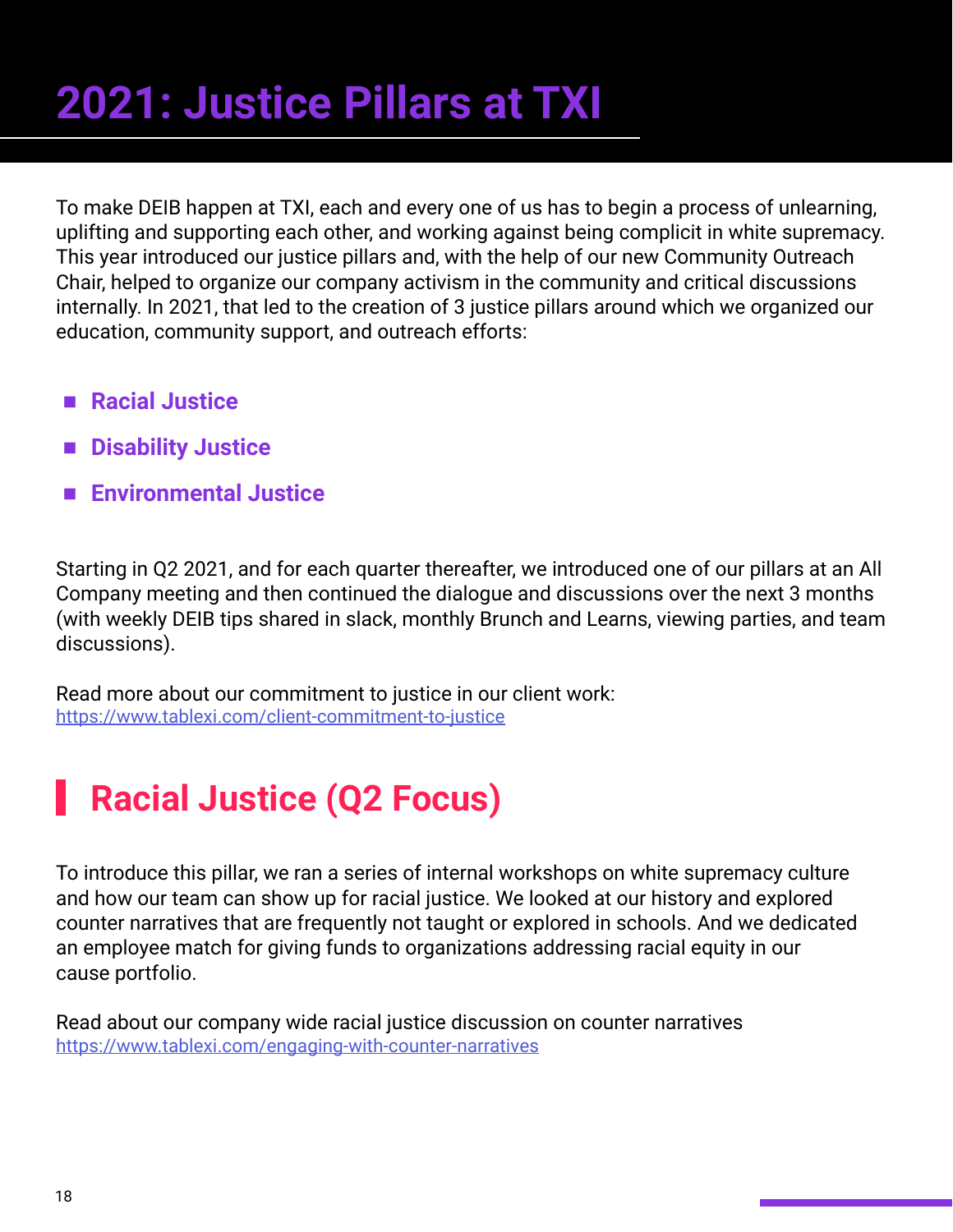### **Disability Justice (Q3 Focus)**

To introduce this pillar, we iterated on how we prioritize accessibility in our development and design practices. In our company wide conversations, we also tried our first company distributed Netflix watch party by screening "[Crip Camp"](https://www.netflix.com/title/81001496).

During our All Company meeting in Q3, we invited Jessica Oddi to discuss accessible design, disability representation, and inclusion. Here are a few helpful resources she shared with our team.<https://jessicaoddi.com/resources/>

Read more about our approach to disability justice: <https://www.tablexi.com/approach-to-disability-justice>

#### **Environmental Justice (Q4 Focus)**

To introduce this pillar, we focused on establishing sustainable energy incentives for employees and auditing our waste footprint — both in the office and now as a distributed team. We tested composting, discussed the environmental benefits of vegetarianism veganism (and made a commitment for all company sponsored meals to no longer serve meat) and evaluated carbon offsets for future travel as COVID travel restrictions open up.

Read more about our approach to environmental justice: <https://www.tablexi.com/approaching-environmental-justice-at-work-and-in-life>

### **Community Engagement**

In 2020, we created the role of Community Outreach Chair within our DEIB team. In 2021, [Kara Carrell](https://www.linkedin.com/in/karaajc/) set up several new company rituals to help establish both our Justice Pillars and new partnerships within the community for each pillar.

Read more about her role: <https://www.tablexi.com/txi-community-engagement>